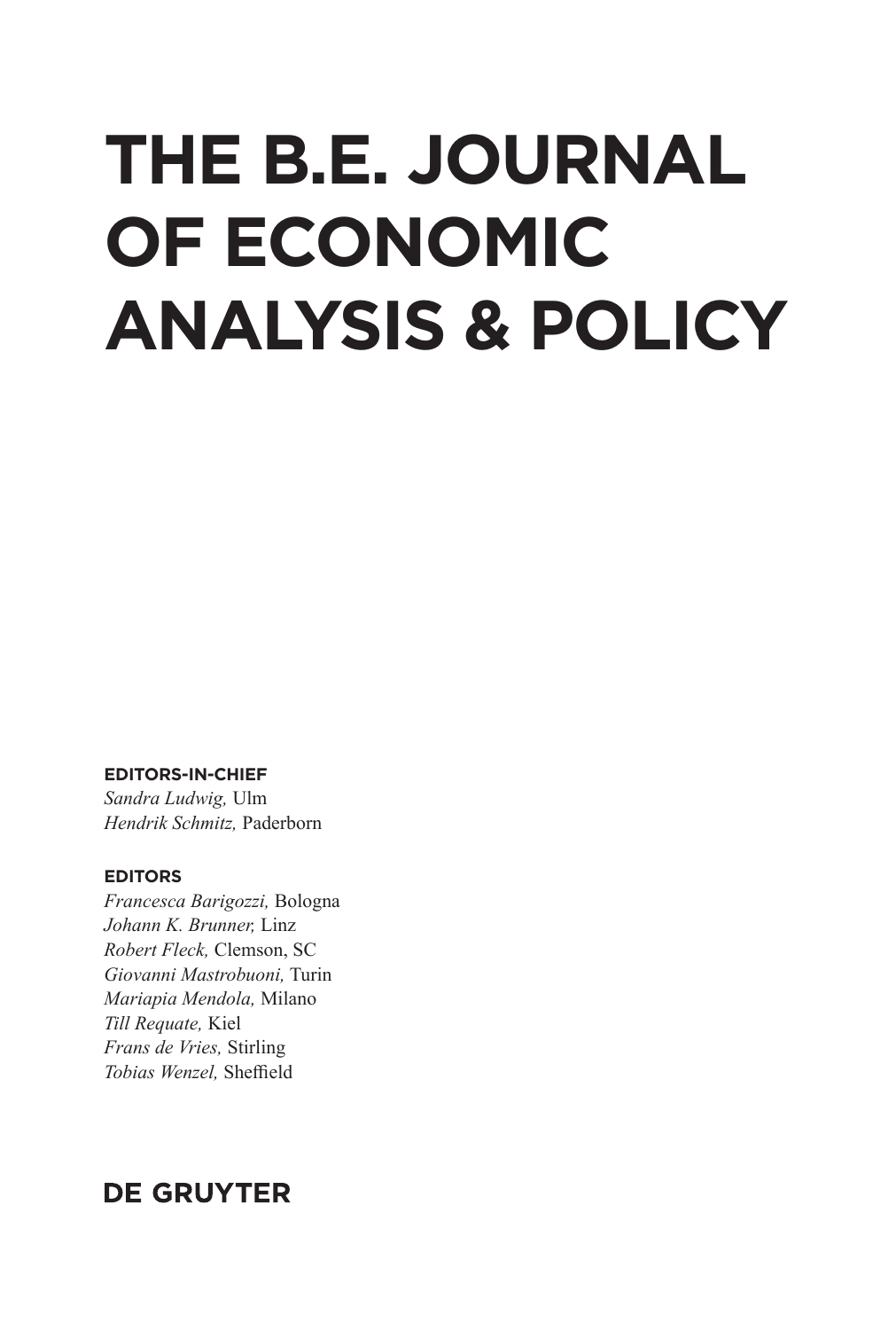**ABSTRACTED/INDEXED IN** ABDC: Australian Business Deans Council · Academic Journal Guide (CABS, UK) · Baidu Scholar · Cabells Journalytics · Case · CNKI Scholar (China National Knowledge Infrastructure) · CNPIEC: cnpLINKer · Dimensions · EBSCO (relevant databases) · EBSCO Discovery Service · EconBiz · ECONIS · EconLit · ERIH PLUS (European Reference Index for the Humanities and Social Sciences) · Genamics JournalSeek · Google Scholar · IBR (International Bibliography of Reviews of Scholarly Literature in the Humanities and Social Sciences) · IBZ (International Bibliography of Periodical Literature in the Humanities and Social Sciences) · ICAP Alcohol Information Databases · International Bibliography of the Social Sciences (ProQuest) · J-Gate · Journal Citation Reports/Social Sciences Edition · JournalGuide · JournalTOCs · KESLI-NDSL (Korean National Discovery for Science Leaders) · Microsoft Academic · MyScienceWork · Naver Academic · Naviga (Softweco) · Norwegian Register for Scientific Journals, Series and Publishers · Primo Central (ExLibris) · ProQuest (relevant databases) · Publons · QOAM (Quality Open Access Market) · ReadCube · Research Papers in Economics (RePEc) · SCImago (SJR) · SCOPUS · Semantic Scholar · Sherpa/RoMEO · Summon (ProQuest) · TDNet · Ulrich's Periodicals Directory/ulrichsweb · WanFang Data · Web of Science: Current Contents/Social and Behavioral Sciences; Social Sciences Citation Index · WorldCat (OCLC) · Yewno Discover

e-ISSN 1935-1682

All information regarding notes for contributors, subscriptions, Open access, back volumes and orders is available online at www.degruyter.com/bejeap.

**RESPONSIBLE EDITORS** Prof. Dr. Sandra Ludwig, Ulm University, Helmholtzstraße 18, 89081 Ulm, Germany, Tel.: +49 (0)731 50 23 549, e-mail: sandra.ludwig@uni-ulm.de; Hendrik Schmitz, Paderborn University, Germany, e-mail: hendrik.schmitz@upb.de

**PUBLISHER** Walter de Gruyter GmbH, Berlin/Boston, Genthiner Straße 13, 10785 Berlin, Germany

**JOURNAL COORDINATOR** Zofia Szafrańska-Czajka, e-mail: zofia.szafranska-czajka@degruyter.com

**RESPONSIBLE FOR ADVERTISEMENTS** Markus Kügel, De Gruyter, Rosenheimer Str. 143, 81671 München, Germany, Tel.: +49 89 76 902-424, e-mail: anzeigen@degruyter.com

© 2022 Walter de Gruyter GmbH, Berlin/Boston, Germany

**TYPESETTING** TNQ Technologies, Chennai, India